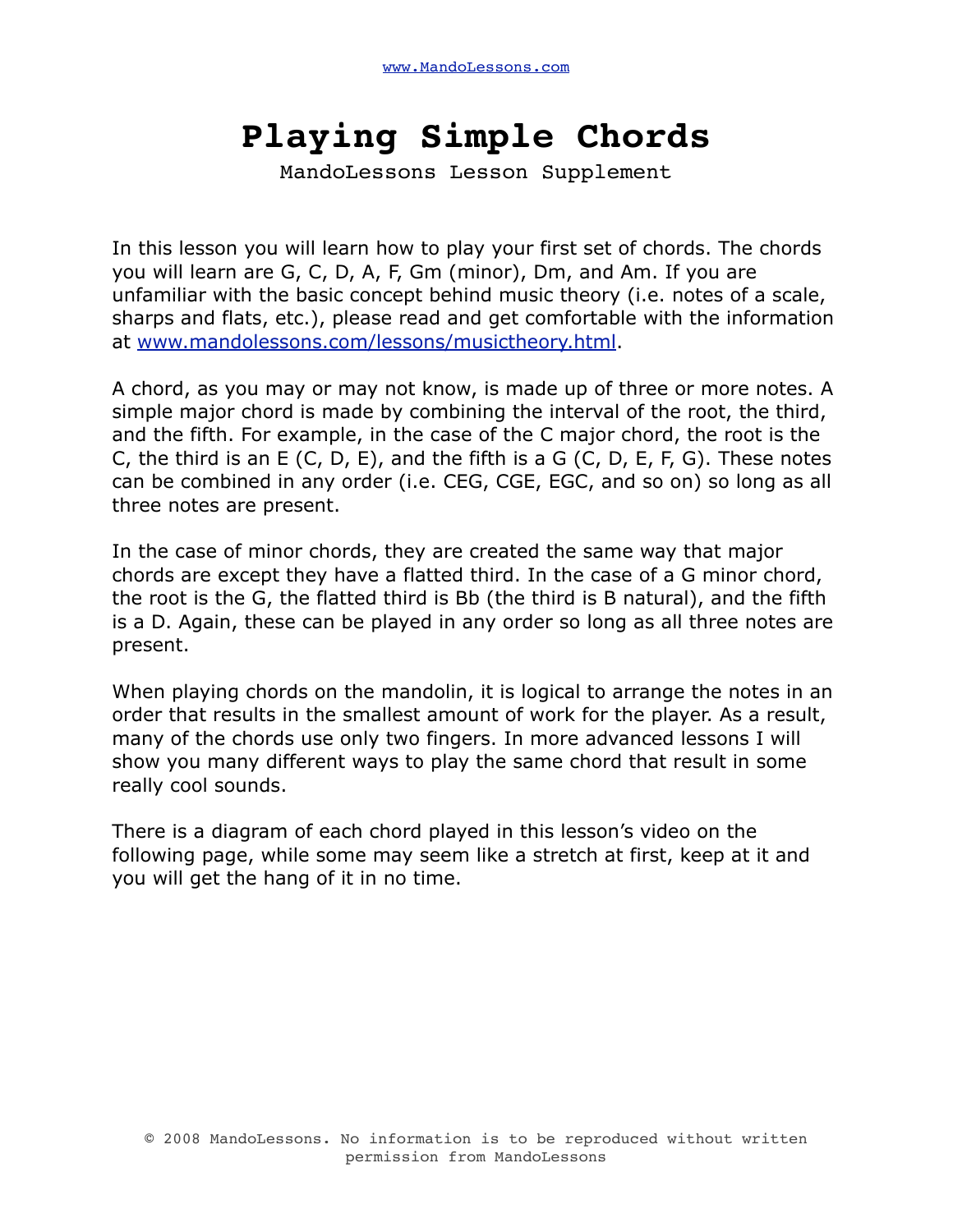















G D A E

 $(2)$ 

.

 $\bullet$ 

 $\bullet$ 

 $\bf(3)$ 

 $\left( 1\right)$ 

G D A E

 $\bullet$ 

●

 $\bullet$ 

 $\bullet$ 

 $(1)$ 

 $\widehat{\mathbf{2}}$